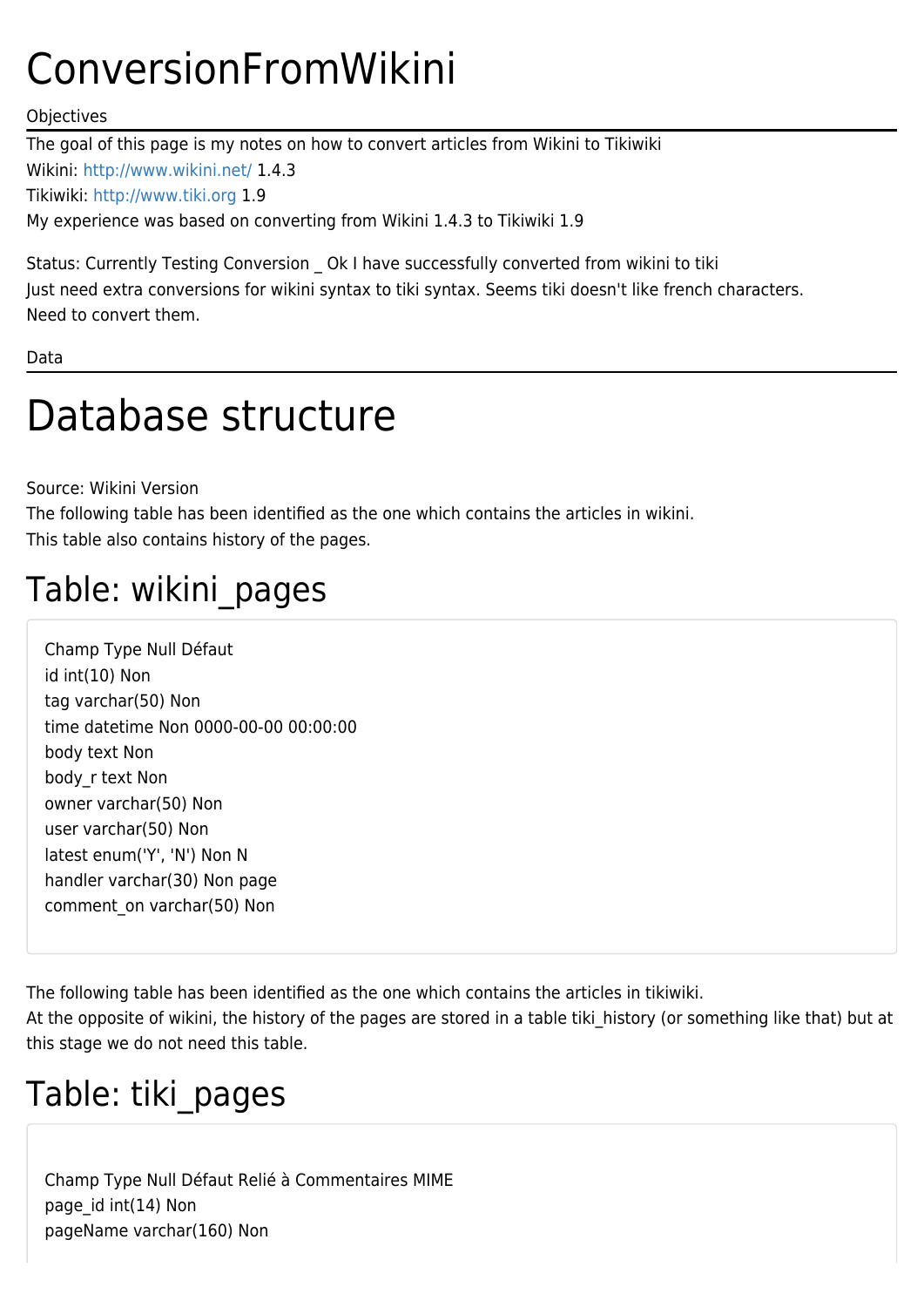hits int(8) Oui NULL data text Oui NULL description varchar(200) Oui NULL lastModif int(14) Oui NULL comment varchar(200) Oui NULL version int(8) Non 0 user varchar(200) Oui NULL ip varchar(15) Oui NULL flag char(1) Oui NULL points int(8) Oui NULL votes int(8) Oui NULL cache text Oui NULL wiki cache int(10) Oui NULL cache timestamp int(14) Oui NULL pageRank decimal(4,3) Oui NULL creator varchar(200) Oui NULL page\_size int(10) Oui 0 lang varchar(16) Oui NULL lockedby varchar(200) Oui NULL created int(14) Oui NULL is html tinyint(1) Oui 0

Conversion process

### **1°) Backup your data**

First of all, make a backup or a copy of wikini pages and the tiki pages tables. You can do different ways (export files, rename and copy tables, SQL requests...)

### **2°) Copy wikini\_pages in the same db as tiki\_pages**

Wikini and Tikiwiki are maybe not on the same database, copy wikini tables into the database where tiki is stored.

### **3°) Prepare the environment**

How do I proceed: Basically, I select all the wiki pages (latest versions only) and insert them into the tiki pages table. To ensure no duplicate page name, you either delete all the current pages or make sure no pages with the same name exists in your tiki table.

DELETE FROM tiki\_pages;

SQL Request to get all data from Wikini

SELECT tag, body FROM `wikini\_pages` WHERE latest='Y' and user<>'WikiNiInstaller'

This request get the latest pages from Wikini and exclude information pages that come by default with Wikini (those created by user WikiNiInstaller).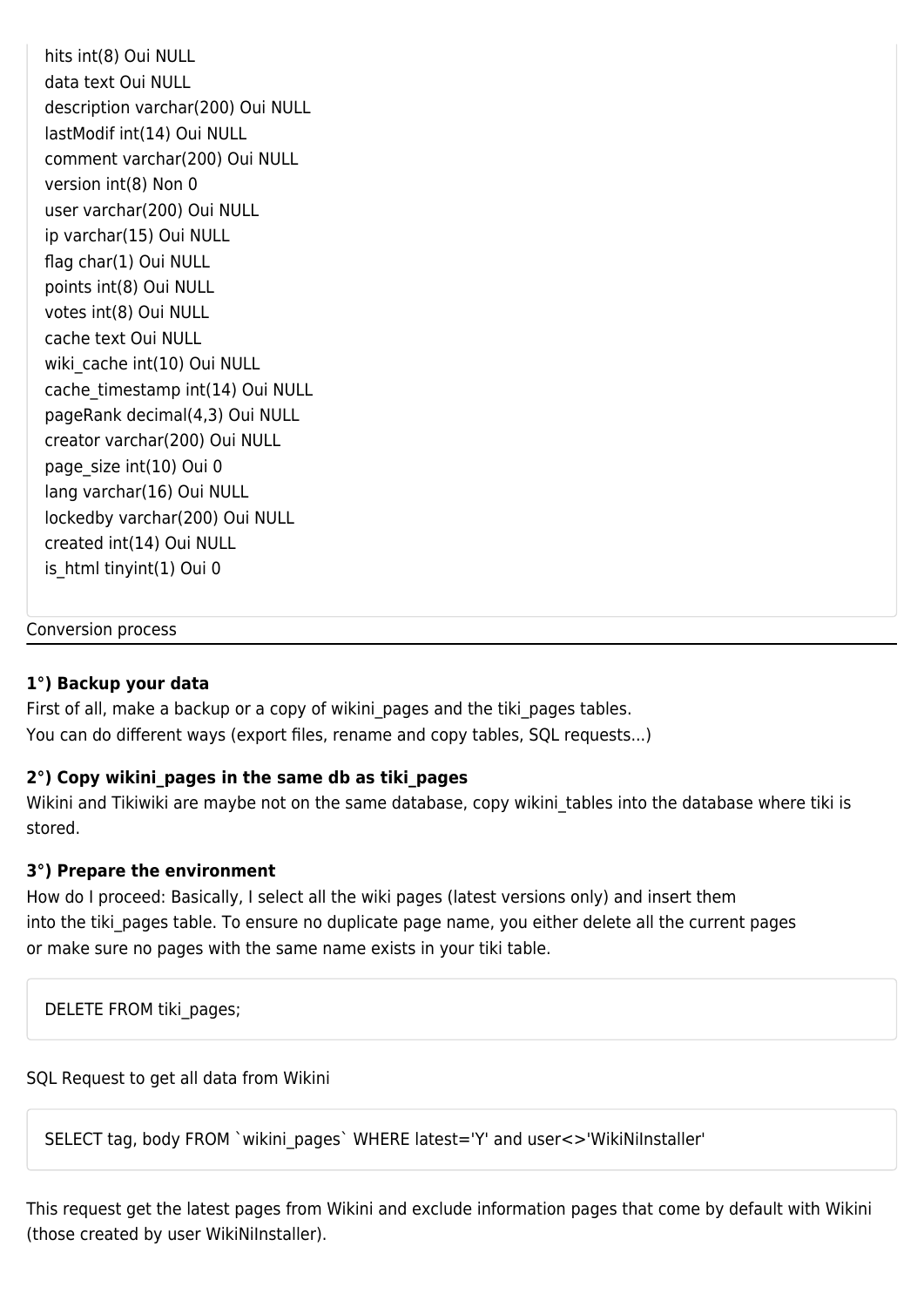#### **3°) Insert into Tikiwiki**

Be sure to remove any similar pages with the same name

DELETE FROM tiki pages; INSERT INTO tiki\_pages(pageName,data,user,version,creator,lastModif) SELECT tag, body, 'admin',1,'admin',1115680000 FROM `wikini\_pages` WHERE latest='Y' and user<>'WikiNiInstaller';

```
UPDATE tiki pages SET page size = CHAR_LENGTH(data);
```

```
Pages created in tikiwiki have as new attributes:
1^\circ) User = admin
2^{\circ}) Creator = admin
3°) LastModif = 1115680000
4^\circ) page size = size of the 'data' field
5^\circ) version = 1
```
The number 1115780000 is a date encoded. You can change as you wish or use timestamp functions.

\_\_4°) Convert data correctly

We need at this stage to use regular expressions

For instance, the wiki syntax need to be replaced  $[[x y ]]$  by  $((x | y))$ Regular expression to catch Wikini pages:  $\left\langle \left[ \left( \langle w^* \rangle \rangle \right] \right] \right\rangle$ 

In Visual Basic, the macro should be:

```
Private Sub Test()
    Dim reg_exp As New RegExp
    Dim t As String
    Selection.WholeStory
    t = Selection.Text
    reg_exp.Pattern = "\[\[(\w*)\s((\w|\s)*)\]\]"
    reg exp.Global = TrueMsgBox reg exp.Replace(t, "(($1 | $2))")
End Sub
```
I'll keep this code here as I might create a Macro (unless it exists).

This piece of code tries to convert the wiki syntax from wiki links to tikiwiki links syntax + bold syntax (from double star characters to double underscore characters). There may be additional characters to convert also.

```
<?php
error_reporting (E_ALL);
$pattern[0] = "/\^*\^*(.*)\^*\^*/",$replacement[0] = " $1 ";$pattern[1] = "\/\[\(\w*)\s(\(\we\leq\`e\leq\`\)]\;
$replacement[1] = "(($1 | $2))";//for french characters
```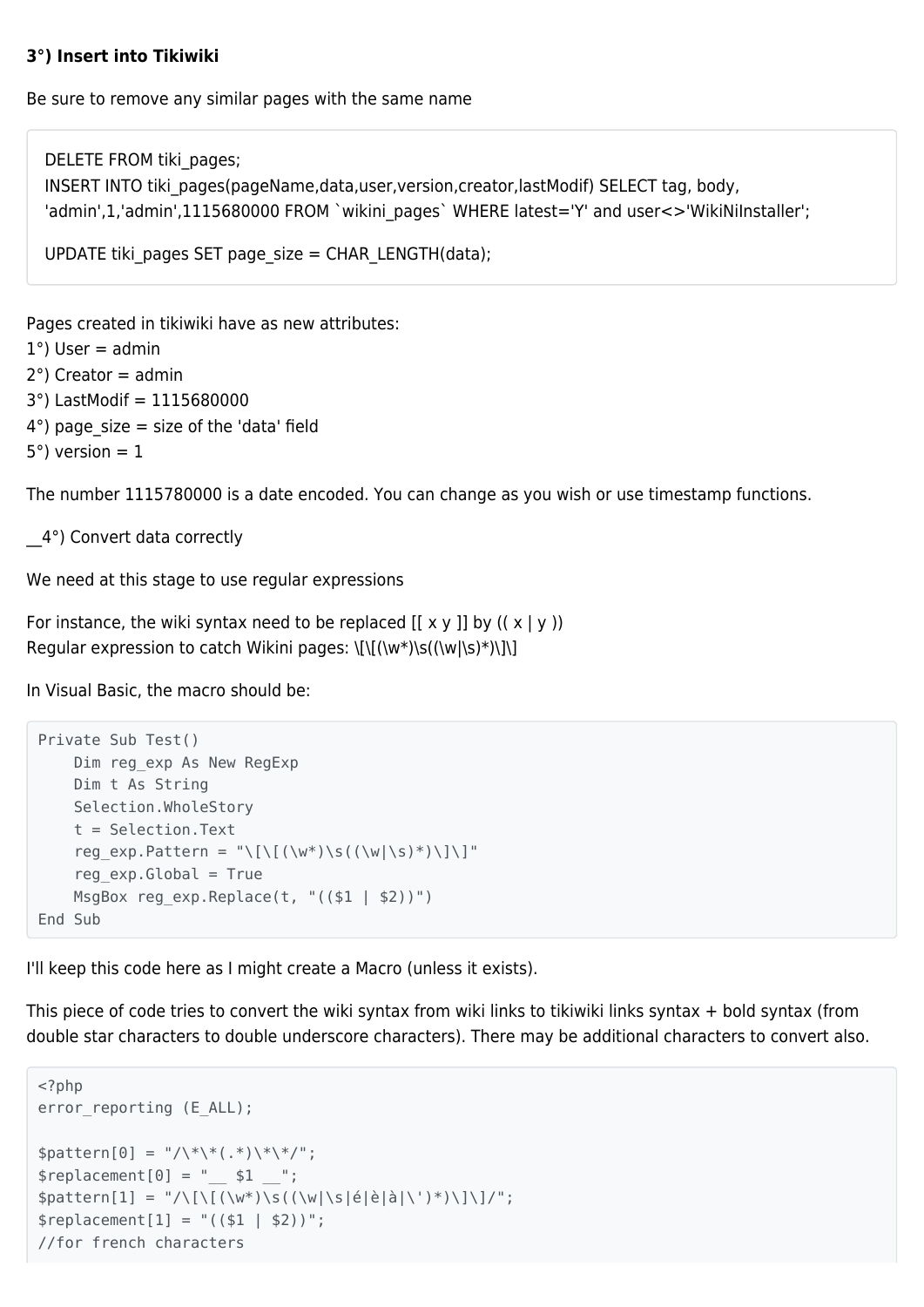```
$pattern[2]="/é/";
$replacement[2] = "A<sup>o</sup>";$pattern[3]="/è/";
$replacement[3] = "Ä"";$pattern[4]="/à/";
$replacement[4]="Ã ";
$pattern[5] = "/\hat{e}/";
$replacement[5]="\tilde{A}^a";$pattern[6]="(c/";$replacent[6] = "ŧ";
$pattern[7]="/ë/";
$replacement[7] = "Å";
$pattern[8]="/'/";
$replacement[8]="'";
$pattern[9]="/â/";
$replacement[9] = "Å¢";$pattern[10]="/ô/";
$pattern[11]="/ö/";
$pattern[12]="/î/";
$pattern[13] = "/i/";
$pattern[14]="/ù/";
$replacement[10]="\tilde{A}";
$replacement[11] = "Ä";
$replacement[12] = "Å®";$replacement[13] = "Ä";
$replacement[14]="\tilde{A}^1";
echo "<pre>";
// echo preg replace($pattern, $replacement, $string);
mysql connect("localhost", "root", "") or
   die("Could not connect: " . mysql error());
mysql_select_db("db_tiki");
$result = mysql_query("SELECT pageName, data FROM tiki_pages");
while ($row = mysql fetch array($result, MYSQL BOTH)) {
    $newtext= addslashes(preg_replace($pattern,$replacement,$row["data"]));
    $query = "UPDATE tiki_pages SET data = '$newtext' WHERE pageName='".$row["pageName"]."'";
   $result2 = mysql query({$query});echo $result2."\n".$row["pageName"]. " updated $result2\n \r";
if (!$result2) {
    $message = 'Invalid query: ' . mysql_error() . "\n";
    $message .= 'Whole query: ' . $query;
    die($message);
}
   }
mysql free result($result);
?
```